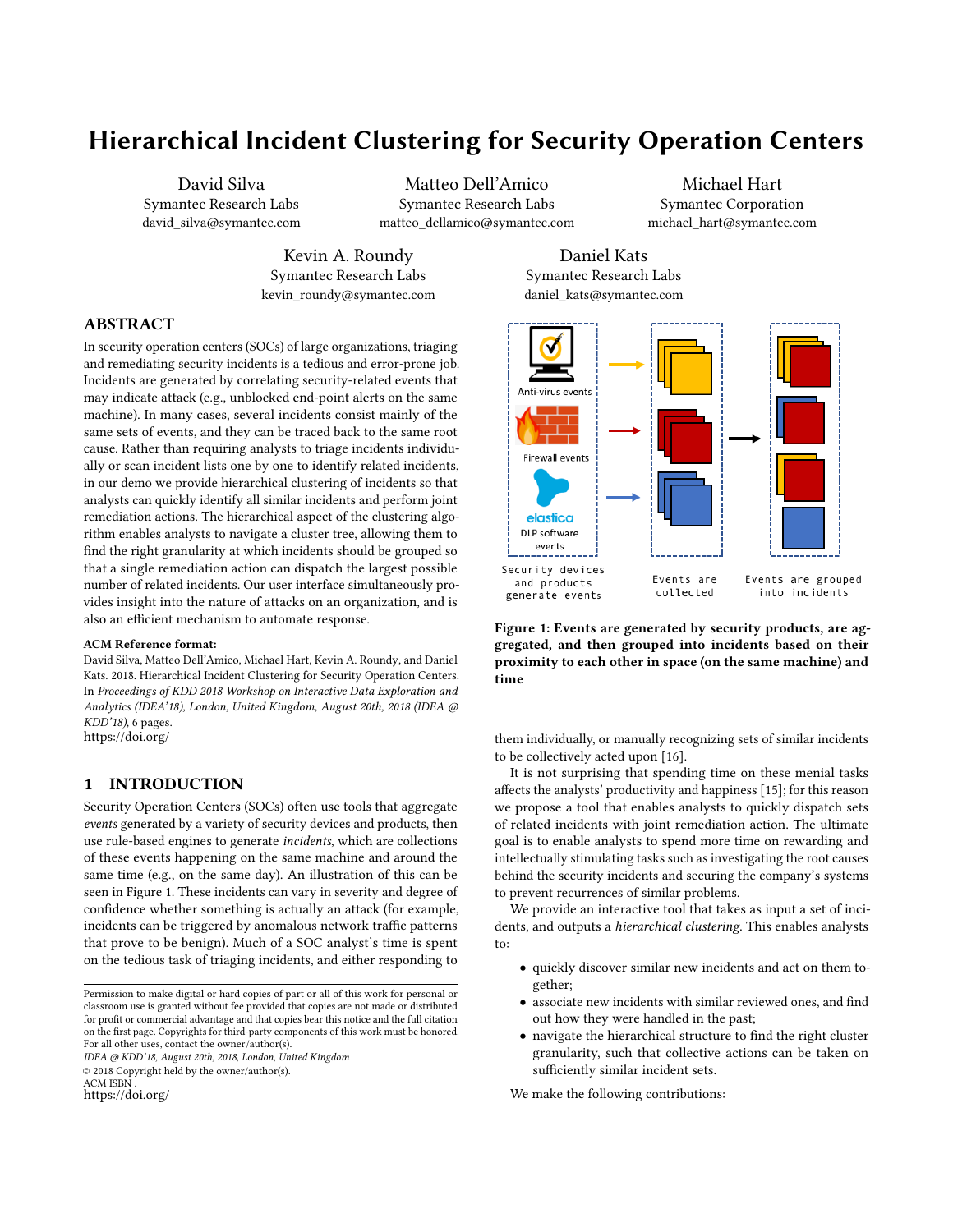- (1) we provide a clustering algorithm that is both scalable and flexible, in that it allows for arbitrary distance functions on the features of the security incidents that it clusters;
- (2) the hierarchical clustering allows incident data to be explored both from the top down, to help understand the "big picture" and composition of the incident pool, and from the bottom up, starting from highly similar incidents and gradually expanding the incident pool;
- (3) our approach does not force every single incident into a cluster: unique incidents will remain displayed as isolated elements;
- (4) our interactive user interface provides visual cues to illustrate properties of incident clusters, such as cluster size and homogeneity, incident severity and predominant incident category.

## 2 SYSTEM DESCRIPTION

Our system consists of two components. The first is the clustering component, which collects incident data and computes a hierarchical clustering on that data; the second one is an interactive user interface that allows users to explore and take action on the results of the clustering. We describe both in the following.

# 2.1 Clustering

Our choice for the clustering algorithm is dictated by a few requisites:

- (1) the algorithm should be flexible, so we can define an arbitrary distance function between our data items, to effortlessly improve our results when the design of the distance function improves;
- (2) it should be hierarchical, to enable interactive exploration of the dataset, with the option of "zooming" in and out between smaller and larger clusters;
- (3) it should be scalable to work on large data sizes;
- (4) it should be effective where the output represents patterns in the data.

The next section describes the design of the distance function. We then describe the algorithm used.

<span id="page-1-0"></span>2.1.1 Design of the Distance Function. Each incident consists of a list of events happening on the same machine on a given day, as well as contextual metadata. The clustering algorithm considers each incident *i* as a vector of events  $E_i$ , where  $E_{i,k}$  is the number of times the event whose identifier is *k* is represented in incident *i* of times the event whose identifier is  $k$  is represented in incident  $i$ . We adopt a sparse feature representation because most incidents contain few non-zero event counts. That is, we represent the vector  $E_i$  as a dictionary of values in which we create entries  $E_{i,k} = v$ when  $v \neq 0$  and not otherwise, so that all undefined entries of  $E_{i,k}$  indicate that  $v = 0$  for event k and incident l. The additional metadata is not used to cluster data, but it is shown to users in the  $E_{i,k}$  indicate that  $v = 0$  for event k and incident i. The additional interface described in Section [2.2.](#page-2-0)

Events vary widely in terms of their severity and rarity. While all events are collected as potentially relevant to security, some of them represent common events (e.g., a user logged in, a user entered an incorrect password), which are relevant only when happening many times. Since the most common events are generally also the

least relevant ones, we adopt a TF.IDF normalization [\[9\]](#page-5-3), and work on vectors  $N_i$  such that  $N_{i,k} = v$  if event k has v times the average number of instances across all incidents:

$$
N_{i,k} = n \frac{E_{i,k}}{\sum_{k'} E_{i,k'}}.
$$

Like the  $E_i$  vectors, we represent the sparse  $N_i$  vectors using dictionaries.

We finally use the generalized Jaccard distance as our distance measure between the  $E_i$  vectors:

$$
d(i,j) = 1 - \frac{\sum_{k} \min\left(N_{i,k}, N_{j,k}\right)}{\sum_{k} \max\left(N_{i,k}, N_{j,k}\right)}.
$$

2.1.2 Clustering Algorithm. Our clustering algorithm is inspired by NG-DBSCAN [\[10\]](#page-5-4), a scalable and approximated implementation of the DBSCAN [\[4\]](#page-5-5) density-based clustering algorithm that can be applied to arbitrary data and distance functions. NG-DBSCAN implements a variant of the NN-Descent [\[2\]](#page-5-6) algorithm, and caches the distances computed between items to feed them as inputs to the DBSCAN algorithm. DBSCAN is well-known as an algorithm that provides good clustering and isolates "noise" (i.e., non-clustered items) from the actual clusters.

DBSCAN is not a hierarchical clustering algorithm, therefore with an approach analogous to NG-DBSCAN, we run NN-Descent to compute distances between item pairs, and feed these results to our implementation of the OPTICS [\[1\]](#page-5-7) tool, which is a hierarchical generalization of DBSCAN.

OPTICS orders the data items and outputs a reachability graph, which places ordered items on the  $x$  axis and their *reachability* distance, which is a measure of an item's distance from the previous item in the graph, on the  $y$  axis.

In the reachability graph, data items are ordered so that similar items are close to each other. Valleys in this plot represent clusters, whose width represents the number of items they contain, and whose depth indicates the degree to which the cluster differs from other data items. OPTICS is a generalization of DBSCAN because the clusters of DBSCAN for a parameter  $\varepsilon$  can be obtained by finding the consecutive points in the plot for which the reachability distance is lower than  $\varepsilon$ .

In Figure [2,](#page-2-1) we show the results of running our algorithm on a set of incidents in a single organization: we can see how the clusters vary in terms of both width and depth in the reachability plot. We can also see hierarchical clustering structures that appear in the plot as valleys within valleys. The coloring of the plot indicates the degree to which security analysts responded to the incidents in question: red indicates incidents with which responders interacted (e.g., by escalating them or by indicating that they took action to resolve the issue), while pale yellow indicates incidents that were ignored, and which remained in the queue until they timed out. It is clear that the amount of interaction is correlated with the clusters that we can observe; in particular, there is a large cluster of events which time out in most cases, while other clusters that consistently elicit a response. The largest cluster of incidents that is consistently ignored consists mostly of "Suspicious Traffic" incidents. It is possible that responders did not know how to handle this vague category of incidents.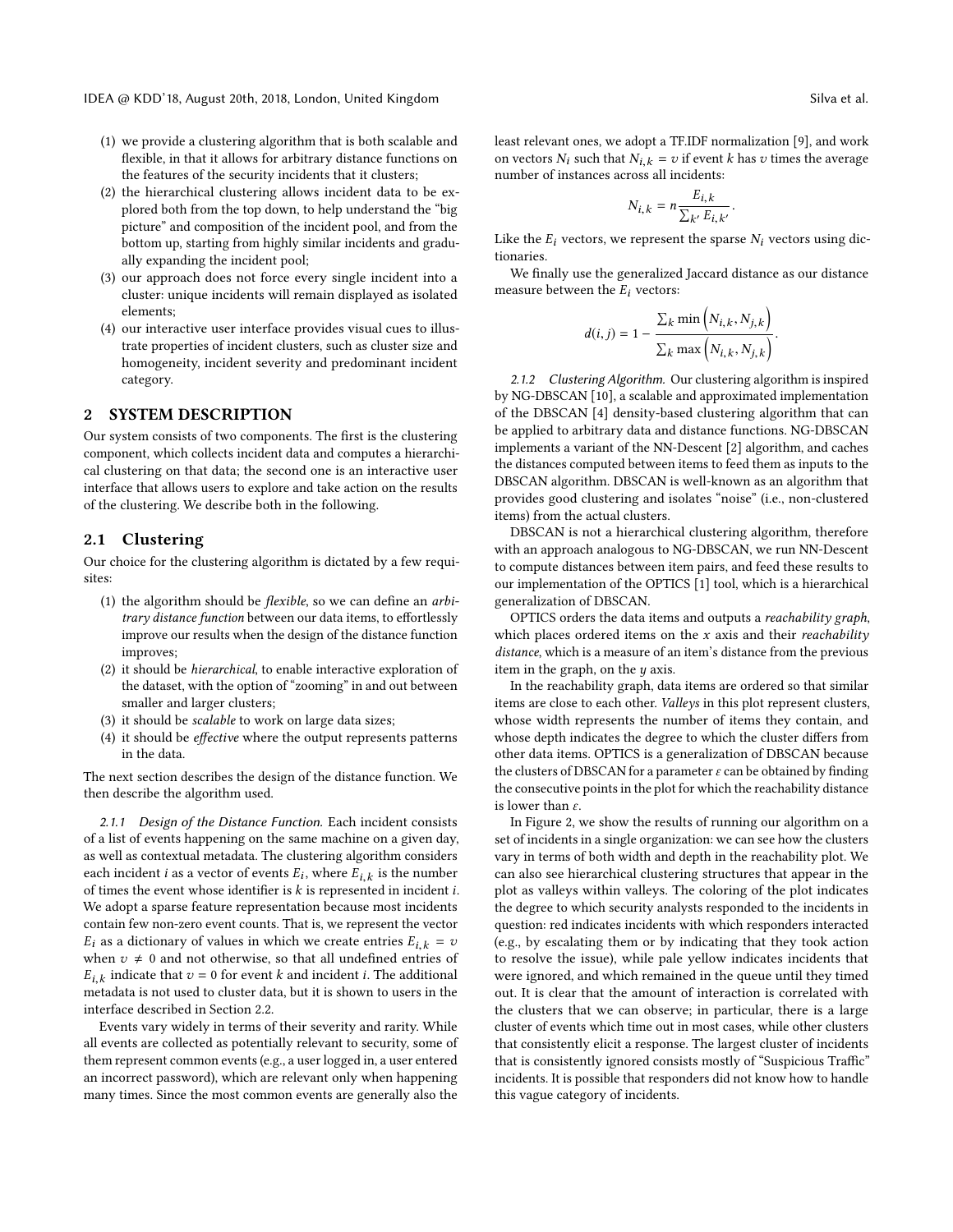Hierarchical Incident Clustering for Security Operation Centers **IDEA @ KDD'18, August 20th, 2018, London**, United Kingdom

<span id="page-2-1"></span>

Figure 2: The reachability plot output by OPTICS on a set of incidents for a single organization, along with the ratio of non timed-out incidents: those on which the analysts of a company took action.

#### <span id="page-2-0"></span>2.2 User Interface

The graphical user interface (GUI) explores the neighborhood of a given current incident. The GUI is sub-divided in two interdependent visual components: the hierarchical clustering Tree and the Incidents Grid, both shown in Figure [3 on the following page.](#page-3-0) Using the Tree, SOC analysts can navigate the hierarchical clusters generated by our algorithm. Selecting a cluster in the Tree causes the Incidents Grid to show the cluster's associated security incidents, and for these incidents to be examined at multiple levels of detail. We proceed by describing the Tree and Incident Grid and conclude this section by introducing the Action Bucket feature and a use-case scenario.

2.2.1 The Clusters Tree. The hierarchical clustering is represented by a tree, whose root contains all incidents in the queue. Each tree node represents a cluster of similar incidents, and its child nodes represent incident clusters that are subsets of the parent. A node's parent cluster is a larger cluster with lower similarity between incidents; conversely, a node's child clusters contain fewer, more similar, incidents. Not all nodes in a cluster are represented in its child clusters because singleton items that are not sufficiently similar to other incidents are not forced into any cluster.

To ease navigation, only clusters that contain the current incident and their siblings are displayed. The current cluster (displayed in the Incident Grid) is displayed with a yellow border, while all other clusters that contain the current incident have a blue border. Incidents have a type attribute which broadly categorizes them, such as "reported malware download" or "ransomware infection", and each node is labeled with two values: the number of incidents in the cluster and the number of distinct incident types in the cluster.

Each node is visualized through a geometric shape (by default, a circle). Up-pointing triangles  $(\triangle)$  represent clusters where at least  $p\%$  (by default,  $p = 70$ ) incidents were responded to in the past by security analysts, while down-pointing triangles  $(\nabla)$  represent clusters of incidents having at least  $p$ % false positives in the past. Inner node colors inform about incident severity: red nodes represent

clusters with at least  $p$ % high-severity incidents, while green nodes represent those with at least  $p\%$  low-severity ones.

2.2.2 The Incidents Grid. When a cluster is selected in the Tree, the Incidents Grid shows a view with one row for each incident type in the cluster. Clicking on the lens symbol for an incident type opens a view of the individual incidents having that type, and a listing of the security events associated with that incident, sorted (by default) by the descending relevance of each incident (defined as the sum of the  $N_{i,k}$  values for incidents i in the cluster and event  $k$ ). It is possible to perform additional sorting and filtering (e.g., only showing incidents that do or do not include a security event of type  $k$ ).

2.2.3 Action Buckets. Action buckets are containers suited for incidents that should undergo a common resolution action. Users can create and label buckets, add incidents and associate actions to them. During cluster exploration, users can add incidents to buckets through the "update bucket" widget; at the end of the investigation, users can commit a common action to incidents in the same bucket. It is worthy to notice that committed buckets can, in the following, be regarded as a kind of ground truth for the clustering algorithm, and drive the development of new and better distance functions, improving our definition of Section [2.1.1.](#page-1-0) Custom filters can be associated to each bucket, in order to hide incidents and speed up the triaging process.

# <span id="page-2-2"></span>3 DEMO OUTLINE

We consider the use case where our user, a SOC analyst, is working on an incident queue. The investigation loop starts with the user selecting an incident and starting the investigation process. Let us suppose that the user starts the investigation with an incident having type Trojan XYZ; in the following we provide an example of the interaction. Screen shots of this example use case are shown in Figure [4.](#page-3-1)

(1) By engaging in a bottom-up approach, the user reaches the deepest level of the cluster hierarchy containing the current incident and verifies that this cluster contains 16 incidents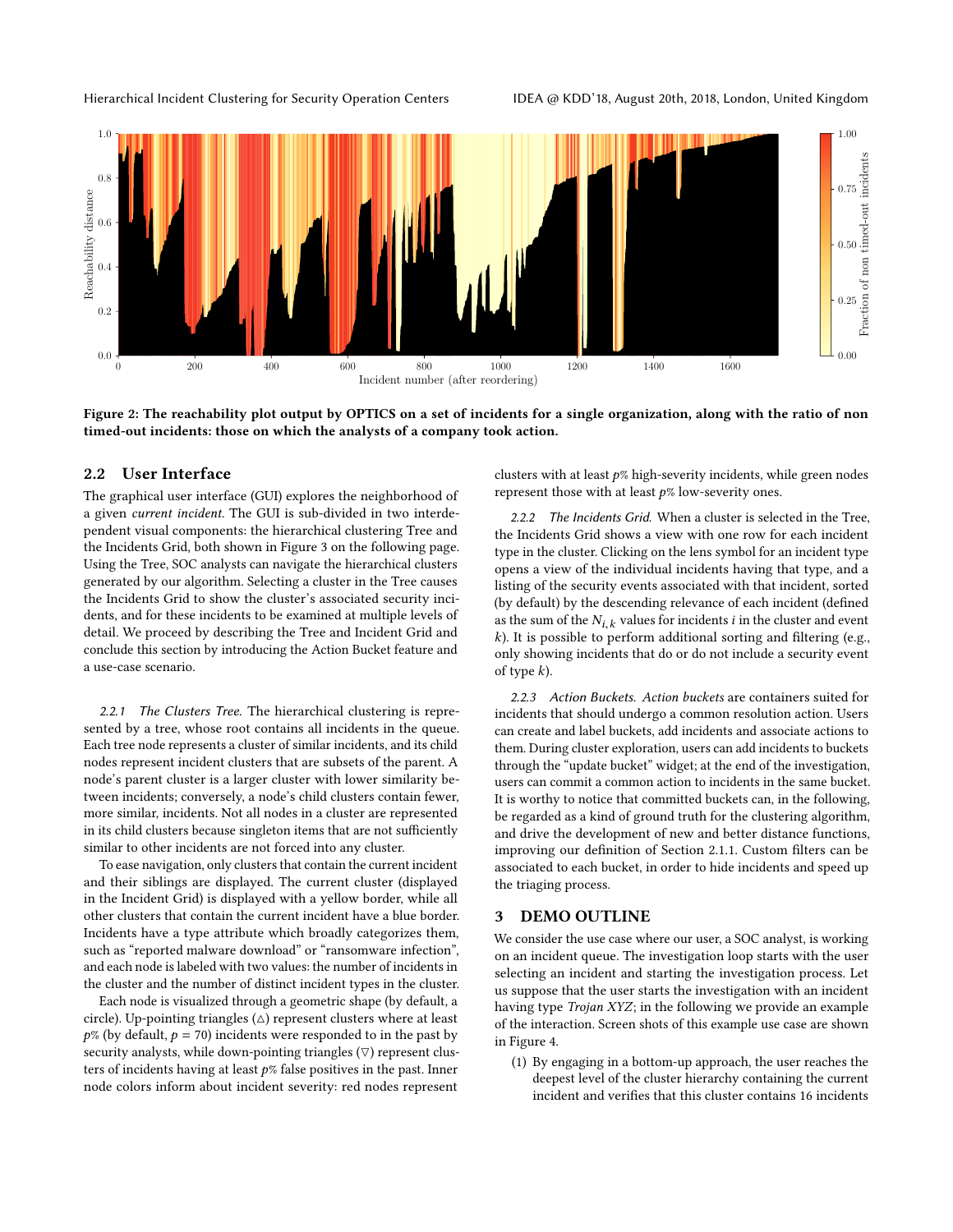IDEA @ KDD'18, August 20th, 2018, London, United Kingdom Silva et al. Silva et al.

<span id="page-3-0"></span>

Figure 3: The Core graphical user interface (GUI) is composed by the Hierarchical Clusters Tree and by the Incidents Grid, highlighted as components A and B respectively.

<span id="page-3-1"></span>

Figure 4: Screenshots for the example use case of Section [3.](#page-2-2)

having a single type (Figure [4a\)](#page-3-1). In this cluster, most items have high severity (node inner color is red), but no significant actions were taken in the past (node has a circle shape).

- <span id="page-3-2"></span>(2) By clicking the node in the Tree, the contents of the cluster are displayed in the Grid (Figure [4b\)](#page-3-1). The user conveniently assesses the available contextual information (IP address, machine ID, sub-network, etc.) and creates a new action bucket, Trojan XYZ for Network XPTO, to stage relevant incidents.
- (3) Following the bottom-up approach, the analyst turns their attention back to the Tree and looks at the current node's parent contains 23 instances of incidents that also trace back to the incident Trojan XYZ. Surprisingly the shape of the cluster is an upside-down triangle, meaning that a major percentage of the incidents within the cluster were in the past considered false positives (Figure [4c\)](#page-3-1). Now looking at the contextual data in the Grid, more machines from other

internal sub-network are also being targeted with the same type of Trojan. As a consequence, the user creates a second action bucket to accommodate the new findings.

- (4) The sibling of the previous node contains 10 more incidents of the same type which end up within a different cluster. By examining the Grid and the incident events, the user understands that some events differ, but the root cause is still the same; additionally, the contextual information confirms that these incidents share the same IP address of those found in step [2](#page-3-2) (Figure [4d\)](#page-3-1). Hence, the analyst adds the incidents to the action bucket created in step [2,](#page-3-2) which now contains a total of 26 incidents.
- (5) The analyst can repeat the last steps and consult ancestors and siblings of the current nodes, to find even more related incidents (Figure [4e\)](#page-3-1). When this investigation is considered over, appropriate actions are associated to the event buckets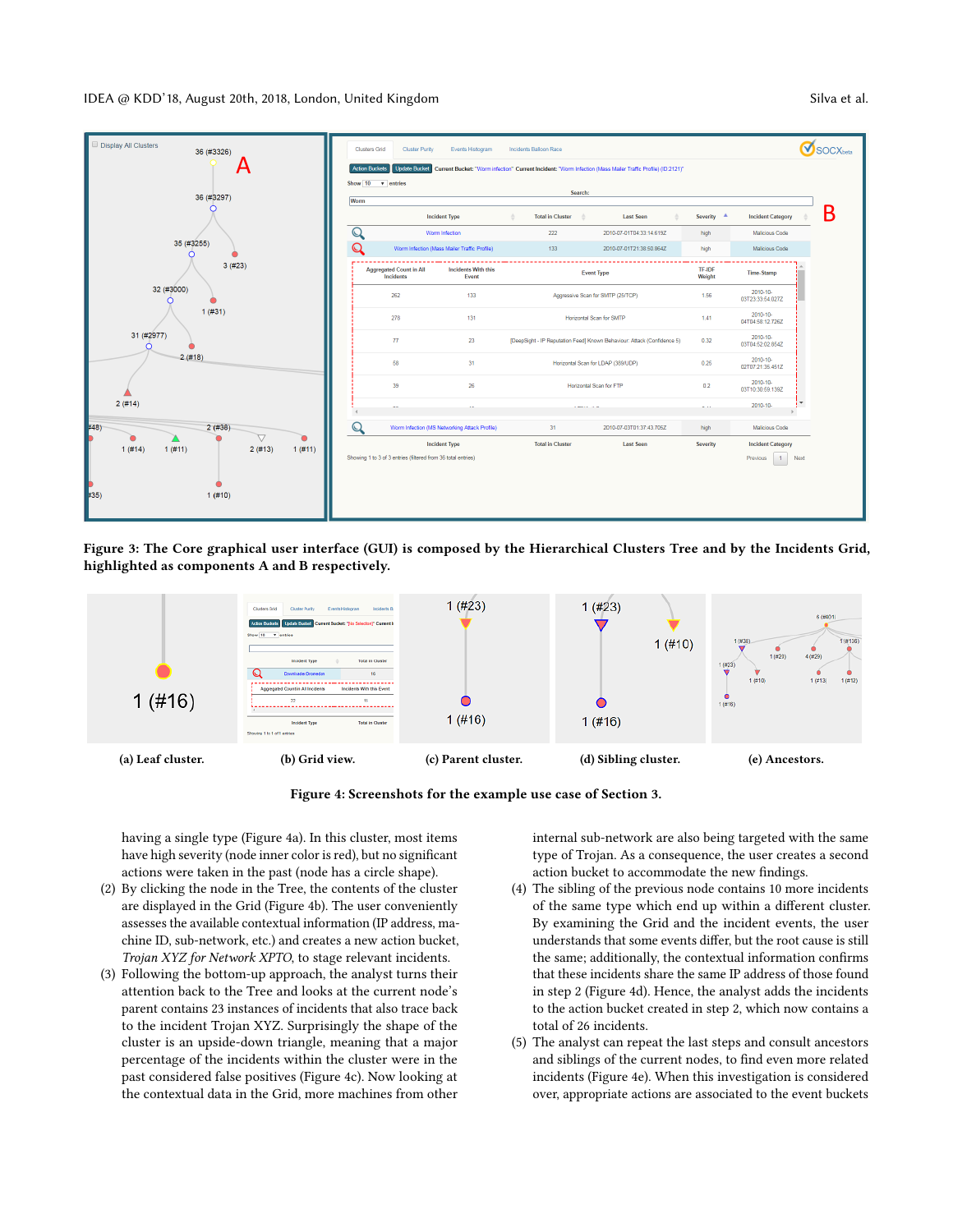Hierarchical Incident Clustering for Security Operation Centers **IDEA @ KDD'18, August 20th, 2018, London**, United Kingdom

and submitted; the user returns to the list of queued incidents and restarts an investigation loop.

## 3.1 Video

Our demo is shown in a video available at [https://vimeo.com/](https://vimeo.com/276405206) [276405206.](https://vimeo.com/276405206)

# 4 VALUE AND CONTRIBUTION

We think that the valuable time of security experts should not be wasted on repetitive and tedious tasks. The tool was designed to enable analysts to spend more time on gratifying and productive endeavours.

The key characteristics of our clustering algorithm are:

- Flexibility. We use a generic algorithm that clusters arbitrary data according to arbitrary distance functions. Our current approach adopts generalized Jaccard distance on TF.IDFnormalized vectors, but a large amount of additional metadata is collected, and plenty of domain-specific knowledge could be encoded in the distance function. We plan to iterate on our distance function design by interacting with analysts, and encode their expertise in better distance functions; the distance function is arbitrary (e.g., we don't require it to be a metric), which gives us the best possible flexibility for future improvements.
- Hierarchy. Our data is naturally clustered in a hierarchical fashion: as we can see in Figure [2 on page 3](#page-2-1) there are clusters within clusters of incidents. Our hierarchical visualization allows to navigate between a big picture and close-up views of the incident panorama, providing context and letting analysts choose the right level of granularity to operate on.
- Scalability. Our algorithm inherits a computational complexity of around  $O(n^{1.1})$  from NN-Descent [\[2\]](#page-5-6). This enables us<br>to cluster even large numbers of incidents, which is useful n to cluster even large numbers of incidents, which is useful when using a database of historical incidents to provide context for the new incidents that analysts need to take action on.
- Density-Based Approach. Many clustering algorithms "force" each data point into a cluster. This is not desirable in our case, since incidents that are not naturally part of an incident cluster should not be mixed with those that are indeed similar between each other. Density-based clustering algorithms, instead, recognize that some data points are isolated and do not put them in a particular cluster. This is of key importance in a context where rare events that are different from the typical workload can be a sign of advanced attacks carried out by skilled adversaries. Additionally, the output of density-based algorithms is explainable: one point is clustered together with others only if there are at least  $k$  ( $k$  is an algorithm parameter) other items that are close to it, and these close points can be shown to the user.

Our User Interface (UI) is the instrument of control for the underlying clustering process. It moves away from the standard queuing models where incidents are presented in a sequential fashion, and it provides a peripheral view of the threats landscape where users can select the exact level of granularity to act upon a given occurrence. The key characteristics are:

- Portability and Extensibility. Our interface is portable because its underlying technologies are all based on JavaScript. Currently the prototype has been deployed as a Kibana Dashboard, a Splunk Application and a Web SPA (Single Page Application). Custom extra visualizations of the hierarchical clustering were manually crafted and are also available to better understand each clustering layer. Additionally the visual pieces involved in highlighting data-set properties can be easily customized. For example: defining which properties and thresholds are involved when describing a high-severity cluster.
- Usage Telemetry. The analyst's navigation of the cluster tree and incidents grid are recorded to enable tuning of the clustering algorithm and user interface, and to assess whether our interface improves the consistency with which incidents are handled.

# 5 RELATED WORK

In this Section, we discuss related work in two areas: clustering for security-related events and visualization of hierarchical clustering.

Clustering Security-Related Events. Various pieces of work are devoted to the problem of clustering security-related data. We discuss some work that target the clustering of security events, but remark that our approach clusters security incidents, which consist of multiple security events of various types, whereas the prior work has focused on clusters of individual security events.

A recurring characteristic of much of the prior art is that it requires manual effort to annotate the data in various ways. [Julisch](#page-5-8) [and Dacier](#page-5-8) [\[6,](#page-5-9) [7\]](#page-5-8) aggregate intrusion detection events according to a manually specified hierarchical taxonomy over the attributes of the events. Ning et al. [\[12\]](#page-5-10) and Porras et al. [\[13\]](#page-5-11) delegate even more control to the domain experts that analyze the data, wherein each cluster is formed according to a clustering constraint that is explicitly specified by the user. The approach of Mathew et al. [\[11\]](#page-5-12) requires extensive hand-tuning and annotation (including modeling of possible attacks) to enable real-time analysis of security-related events as they unfold. Other approaches [\[17,](#page-5-13) [18\]](#page-5-14) require that a distance function be defined for each attribute of the analyzed items, and a set of weights to allow fusing each of them.

Compared to the above pieces of work, we consider that our approach has two main benefits: flexibility and hierarchical output. Our clustering is flexible in that it allows a variety of custom distance functions to be applied to each attribute, ranging from the simple distance function described in Section [2.1.1](#page-1-0) to distance functions that encode domain knowledge and are iteratively refined by experts. Our algorithm's hierarchical output is important because it allows experts to explore related incidents and the coarsest granularity at which multiple similar incidents can be jointly resolved.

Visualization for Hierarchical Clustering. A standard way to visualize hierarchical clusters is to use dendrograms [\[5\]](#page-5-15), i.e., a taxonomic tree diagram with elements on the  $x$  axis and distances on the  $y$ axis: a split on the tree at height  $y$  means that two clusters are split at distance y. In the most general case, the leaves of the dendrograms are individual data items; it is therefore not surprising that dendrograms of large datasets are difficult to read. Visualizations